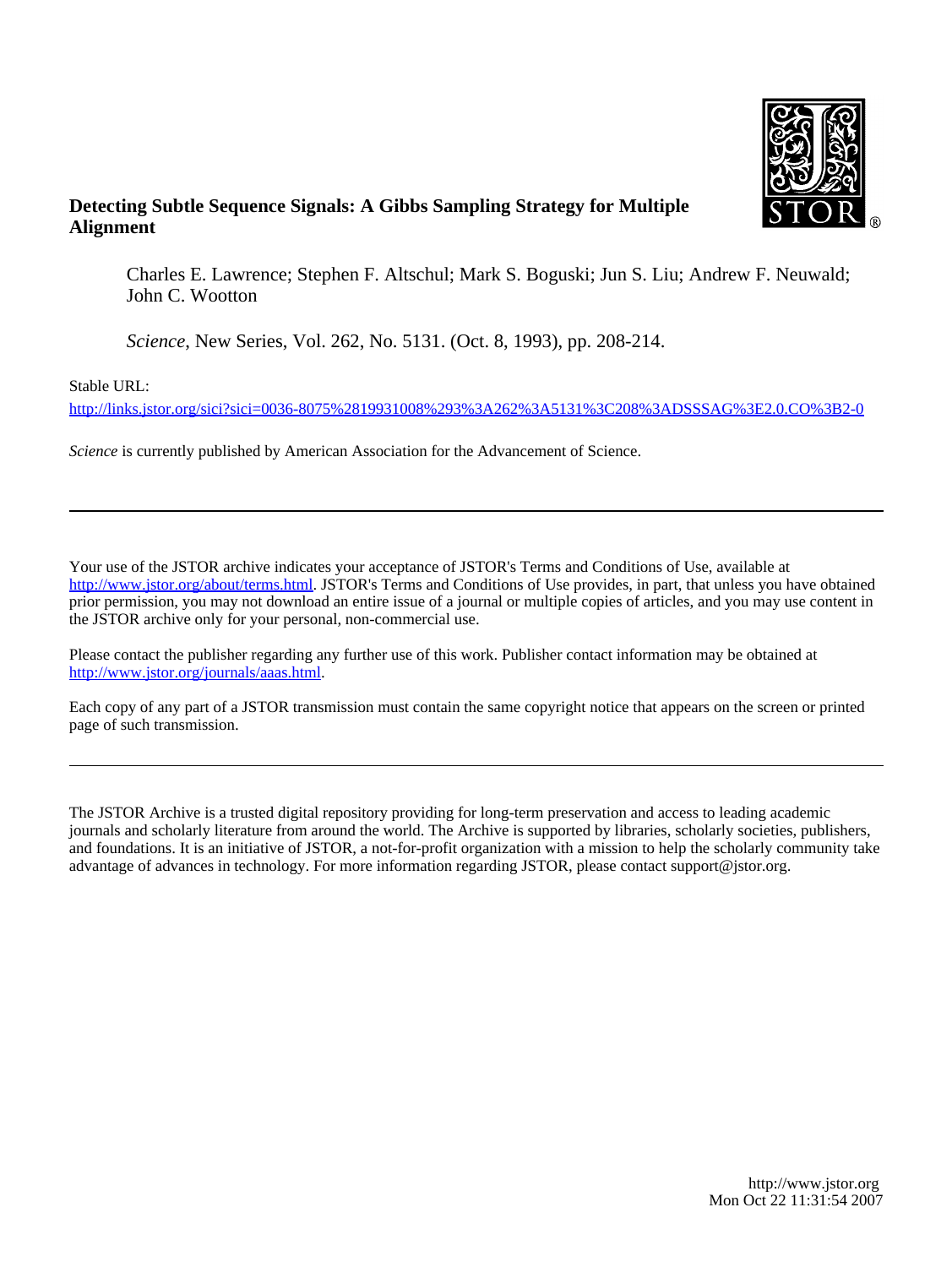#### **REFERENCES AND NOTES**

- 1. O. Diels and K. Alder, Justus Liebigs Ann. Chem. 460, 98 (1928); 0.Diels, J. H. Blom, W. Koll, ibid. 443, 242 (1925); B. M. Trost, I. Fleming, L. A. Paquette, Comprehensive Organic Synthesis (Pergamon, Oxford, 1991), vol. 5, pp. 316; F. Friguelli and A. Tatichi, Dienes in the Diels-Alder Reaction (Wiley, NewYork, 1990), and references therein; W. Carruthers, Cycloaddition Reactions in Organic Synthesis (Pergamon, Oxford, 1990), and references therein; G. Desimoni, G. Tacconi, A. Barco, G. P. Pollini, ACS Monograph No. 180 (American Chemical Society, Washington, DC, 1983), and references cited therein.
- 2. For recent reviews, see U. Pindur, G. Lutz, C. Otto, Chem. Rev. 93, 741 (1993); H. B. Kagan and 0. Riant, ibid. 92, 1007 (1992), and references therein.
- 3. D. Hilvert, K.W. Hill, K. D. Nared, M-T. M. Auditor, J. Am Chem. Soc. 111, 9261 (1989).
- 4. A. C. Braisted and P. G. Schultz, ibid. 112, 7430 (1990).
- 5. C. J. Suckling, M. C. Tedford, L. M. Bence, J. I.<br>Irvine, W. H. Stimson, *Biorg. Med. Chem. Lett.* 2, 49 (1992)
- 6. K. D. Janda, C. G. Shevlin, R. A. Lerner, Science 259, 490 (1993).
- 7. L. E. Overman, G. F. Taylor, C. B. Petty, P. J. Jessup, J. Org. Chem. 43, 2164 (1978).
- 8. For example: dl-pumiliotoxin, C. L. E. Overman and P. J. Jessup, Tetrahedron Lett. 1253 (1977); J.Am. Chem. Soc. 100,5179 (1978); dl-perhydro-gephyrotoxin, L. E. Overman and C. Fukaya, ibid. 102, 1454 (1980); dl-isogabaculine, S. Danishefsky and F. M. Hershenson, J. Org. Chem. 44, 1180 (1979); tylidine, L. E. Overman, C. B. Petty, R. J. Doedens, *ibid.*, p. 4183; amaryllidaceae<br>alkaloids, L. E. Overman *et al., J. Am. Chem. Soc.* 1**03**, 2816 (1981); gephirotoxine, L. E. Overman,<br>D. Lesuisse, M. Hashimoto, *ibid.* 1**05**, 16, 5373 (1983).
- 9. Diene Ib was prepared by neutralizing the corresponding carboxylic acid suspended in PBS (sodium phosphate buffer) with one equivalent of NaOH.
- 10. All new adducts were characterized by NMR and mass spectrometry.
- 11. In the crude mixture of the cycloaddition, we could not detect any trace of the meta regioisomer by <sup>1</sup>H NMR (>98% *ortho* regioselective).
- 12. M. J. Frisch et al., Gaussian 92 (Gaussian, Pittsburgh, PA, 1992).
- 13. R. J. Loncharich, F. K. Brown, K. N. Houk, J. Org. Chem. 54, 1129 (1989). All structures were fully optimized with the 3-21G basis set. Reactants were also fully optimized with the 6-31G\* basis set. Vibrational frequencies for all transition structures were calculated at the RHF/3-21G level and shown to have one imaginary frequency. In addition, the energies were evaluated by single-point calculations with the 6-31G\* basis set on 3-21G geometries.
- 14. K. N. Houk, R. J. Loncharich, J. Blake, W. Jorgensen, J.Am. Chem. Soc. 111, 9172 (1989).
- 15. L. E. Overman, G. F. Taylor, K. N. Houk, I. N.
- Domelsmith, *ibid.* 100, 3182 (1978).<br>16. M. I. Page and W. P. Jencks, *Proc. Natl. Acad.*<br>*Sci. U.S.A.* 68, 1678 (1971).
- F. Bernardi et al., J. Am. Chem. Soc. 110, 3050 (1989); F. K. Brown and K. N. Houk, Tetrahedron Lett. 25, 4609 (1984).
- 18. This strategy to avoid product inhibition was first described by Braisted and Schultz in (4).
- 19. The stereochemistrywas established on the basis of <sup>1</sup>H NMR analysis. For example: 5-exo,  $\delta H_6 = 2.65$  ppm and  $\frac{4J_{6,7a}}{8.5a} = 3.5$  Hz; 5-endo,  $\delta H_6 = 3.12$  ppm, and  $\frac{4J_{6,7a}}{8.5a} = 0$  Hz. ppm, and  $\frac{4J_{6.78}}{20.6}$  = 0 Hz.<br>20. G. Kohler and C. Milstein, Nature 256, 495 (1975);
- the KLH conjugate was prepared by slowly adding 2 mg of the hapten dissolved in 100 ul of dimethylformamide to 2 mg of KLH in 900  $\mu$ I of 0.01 M sodium phosphate buffer, pH 7.4. Four 8-week-old 129GIX+ mice each received 2 intraperitoneal (IP) injections of 100  $\mu$ g of the hapten conjugated to KLH and RIB1 adjuvant (MPL and TDM emulsion) 2 weeks apart. A 50 µg IP

injection of KLH conjugate in alum was given 2 weeks later. One month after the second injection, the mouse with the highest titer was injected intravenously with 50  $\mu$ g of KLH-conjugate; 3 days later, the spleen was taken for the preparation of hybridomas. Spleen cells  $(1.0 \times 10^8)$  were<br>fused with 2.0  $\times$  10<sup>7</sup> SP2/0 myeloma cells. Cells were plated into 30 96-well plates; each well contained 150 µl of hypoxanthine, aminopterin, thymidine-Dulbecco's minimal essential medium (HAT-DMEM) containing 1% nutridoma, and 2% bovine serum albumin.

21. E. Engvall, Methods Enzymol. 70, 419 (1980). A C<sub>18</sub> column, (VYDAC 201TP54) was used with an isocratic program of 78/22; H<sub>2</sub>O (0.1% tri-

fluoroacetic acid)/acetonitrile, at 1.5 ml/min, 240 nm. The retention time for the *trans* isomer is 6.00 min and for the *cis* isomer is 6.60 min.

23. We thank J. Ashley for technical assistance in the kinetic analysis; L. Ghosez, K. B. Sharpless, K. C. Nicolaou, E. Keinan, and D. Boger for helpful discussions and comments on the manuscript; and R. K. Chadha for the x-ray crystallographic study. Supported in part by the National Science Foundation (CHE-9116377) and the A. P. Sloan Foundation (K.D.J.). We also thank Fundación Ramón-Areces (Spain) for a fellowship to B.P.T.

16 July 1993; accepted 3 September 1993

# **Detecting Subtle Sequence Signals: A Gibbs Sampling Strategy for Multiple Alignment**

## Charles E. Lawrence, Stephen F. Altschul, Mark S. Boguski, Jun S. Liu, Andrew F. Neuwald, John C. Wootton

A wealth of protein and DNA sequence data is being generated by genome projects and other sequencing efforts. A crucial barrier to deciphering these sequences and understanding the relations among them is the difficulty of detecting subtle local residue patterns common to multiple sequences. Such patterns frequently reflect similar molecular structures and biological properties. A mathematical definition of this "local multiple alignment" problem suitable for full computer automation has been used to develop a new and sensitive algorithm, based on the statistical method of iterative sampling. This algorithm finds an optimized local alignment model for N sequences in N-linear time, requiring only seconds on current workstations, and allows the simultaneous detection and optimization of multiple patterns and pattern repeats. The method is illustrated as applied to helixturn-helix proteins, lipocalins, and prenyltransferases.

Patterns shared by multiple protein or nucleic acid sequences shed light on molecular structure, function, and evolution. The recognition of such patterns generally relies upon aligning many sequences, a complex, multifaceted research process whose difficulty has long been appreciated. This problem may be divided into "global multiple alignment" (1, 2), whose goal is to align complete sequences, and "local multiple alignment" (2-1 l), whose aim is to locate relatively short patterns shared by otherwise dissimilar sequences. We report a new algorithm for local multiple alignment that assumes no prior information on the patterns or their locations within the seauences: it determines.these locations from only the information intrinsic to the sequences themselves. We focus on subtle

C. E. Lawrence, S. F. Altschul, M. S. Boguski, A. F. Neuwald, and J. C. Wootton are with the National Center for Biotechnology Information, National Library of Medicine, National Institutes of Health, Bethesda, MD 20894. J. S. Liu is with the Statistics Department, Harvard University, Cambridge, MA 02138. C. E. Lawrence is also affiliated with the Biometrics Laboratory, Wadsworth Center for Labs and Research, New York State Department of Health, Albany, NY 12201.

SCIENCE • VOL. 262 • 8 OCTOBER 1993

amino acid sequence patterns that may vary greatly among different proteins.

Much research on the alignment of such patterns uses additional information to supplement algorithmic analyses of the actual sequences, including data on three-dimensional structure, chemical interactions of residues, effects of mutations, and interpretation of sequence database search results. However, such research, which has led to many discoveries of sequence relations and structure and function predictions [see (12) for a recent example], is laborious and requires frequent input of expert knowledge. These approaches are becoming increasingly overwhelmed by the quantity of sequence data.

A number of automated local multiple alignment algorithms have been developed  $(2-11)$ , and some have proved valuable as part of integrated software workbenches. Unfortunately, rigorous algorithms for finding optimal solutions have been so computationally expensive as to limit their applicability to a very small number of sequences, and heuristic approaches have gained speed by sacrificing sensitivity to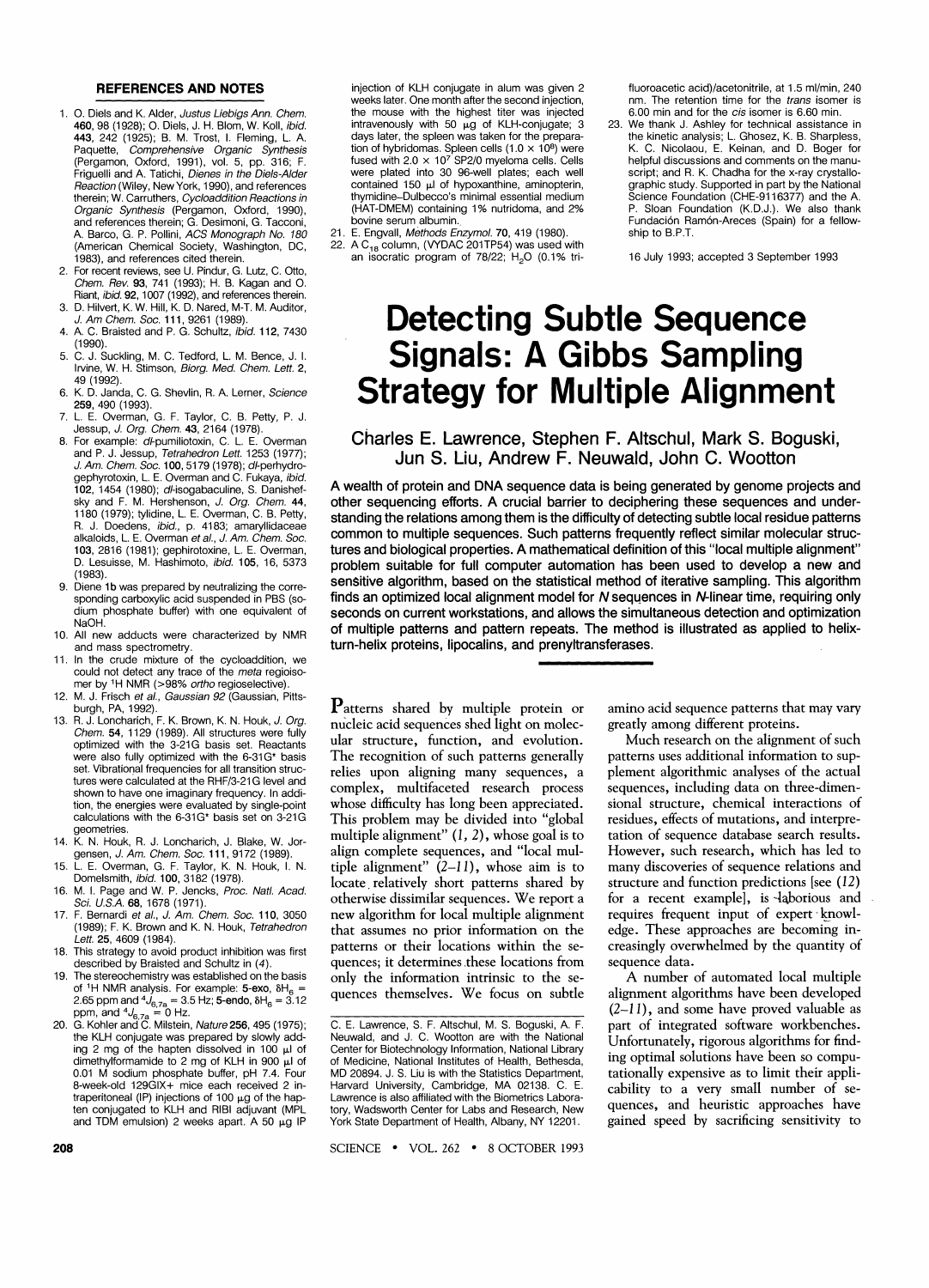highly variable patterns.

Our method is both fast and sensitive and generally finds an optimized local alignment model for N sequences in N-linear time. This advantage is achieved by incorporating some recent developments in statistics and by using a formulation of the problem that models well the underlying biology but avoids the explicit treatment of gaps. We illustrate the application of this method with a diverse set of difficult but well understood test cases.

**Problem and methods.** Our problem is to locate and describe a pattern thought to be contained within a set of biopolymer sequences. The model we use has three fundamental characteristics. First, we seek a relatively small number of sequence elements or patterns, each consisting of one ungapped segment from each of the input sequences. Second, a single pattern is described by a probabilistic model of residue frequencies at each position. Third, the location of the pattern within the sequences is described by a set of probabilistically inferred position variables. These features are derived from well established principles of protein structure and knowledge of the sources of sequence pattern variation (13). These principles are valid in general for globular protein families, although a few interesting counterexamples are known.

First, homologous proteins or protein domains typically are characterized by a core of common secondary structure elements separated by intervening loops (13). Gaps in sequence alignments stem primarily from variations in loop length, and loops that participate in active sites are constrained to maintain their geometry, and thus frequently retain their length as well. Common sequence patterns therefore can generally be described by a relatively small number of ungapped elements.

Second, physicochemical constraints influence which particular residues may occur at each position in a sequence element. The similarities of closely related sequences stem largely from recent common ancestry and are relatively easy to locate by various methods  $(2-11)$ , including ours. In contrast, our primary concern is to locate the common features of sequences that differ greatly. Here, similar local residue patterns reflect structural and functional constraints that arise from the energetic interactions among residues or between residue and ligand, irrespective of evolutionary history. The relation between a state's energy and frequency forms the basis of statistical mechanics, and an analogous relation governs the frequencies of residues subject to random point mutations (14). Residue frequency models are therefore natural in the present context.

Third, genomic rearrangements, as well as insertions, deletions, and duplications of sequence segments, result in the occurrence of a common pattern at different positions within sequences. However, these mutational events are "unobserved" because no data directly specify their effects on the positions of the patterns (6). As recognized by statisticians since the  $1970s$  (15), many problems with unobserved data are most easily addressed by pretending that critical missing data are available. The key "missing information principle" (15) is that the probabilities for the unobserved positions may be inferred through the application of Bayes theorem to the observed sequence data.

The optimization procedure we use is the predictive update version (16) of the Gibbs sampler (17). Strategies based on iterative sampling have been of great interest in statistics  $(18)$ . The algorithm can be understood as a stochastic analog of expectation maximization (EM) methods previously used for local multiple alignment (6, 7). It yields a more robust optimization procedure and permits the integration of information from multiple patterns. In addition, a procedure for. the automatic determination of pattern width has been developed. For clarity, we first describe :he identification of a single pattern of fixed width within each input sequence and then generalize to variable widths and multiple patterns.

**The basic algorithm.** We assume that we are given a set of N sequences  $S_1, \ldots, S_N$  and that we seek within each sequence mutually- similar segments of specified width W. The algorithm maintains two evolving data structures. The first is the pattern description, in the form of a probabilistic model of residue frequencies for each position i from 1 to W, and consisting of the variables  $q_{i,1}$ ,  $\ldots$ ,  $q_{i,20}$ . This pattern description is accompanied by an analogous probabilistic description of the "background frequencies" *p,,* ..., *P20*  with which residues occur in sites not described by the pattern. The second data structure, constituting the alignment, is a set of positions  $a_k$ , for k from 1 to N, for the common pattern within the sequences. Our objective will be to identify the "best," defined as the most probable, common pattern. This pattern is obtained by locating the alignment that maximizes the ratio of the corresponding pattern probability to background probability.

The algorithm is initialized by choosing random starting positions within the various sequences. It then proceeds through many iterations to execute the following two steps of the Gibbs sampler:

1) Predictive update step. One of the N sequences, *z,* is chosen either at random or SCIENCE • VOL. 262 • 8 OCTOBER 1993 in specified order. The pattern description *q<sub>ij</sub>* and background frequencies *p<sub>i</sub>* are then calculated, as described in Eq. 1 below, from the current positions  $a_k$  in all sequences excluding *q.* 

2) Sampling step. Every possible segment of width W within sequence *z* is considered as a possible instance of the pattern. The probabilities  $Q_x$  of generating each segment **x** according to the current pattern probabilities  $q_{i,j}$  are calculated, as are the probabilities  $P_x$  of generating these segments by the background probabilities  $p_j$ . The weight  $A_x = Q_x/P_x$  is assigned to segment **x,** and with each segment so weighted, a random one is selected (19). Its position then becomes the new a,.

This simple iterative procedure constitutes the basic algorithm. The central idea is that the more accurate the pattern description constructed in step 1, the more accurate the determination of its location in step 2, and vice versa. Given random positions  $a_k$ , in step 2 the pattern description  $q_{i,j}$  will tend to favor no particular segment. Once some correct  $a_k$  have been selected by chance, however, the  $q_{i,j}$  begin to reflect, albeit imperfectly, a pattern extant within other sequences. This process tends to recruit further correct  $a_k$ , which in turn improve the discriminating power of the evolving pattern.

An aspect of the algorithm alluded to in step 1 above concerns the calculation of the  $q_{i,j}$  from the current set of  $a_k$ . For the *i*th position of the pattern we have  $N - 1$ observed amino acids. because seauence *r*  has been excluded; let  $c_{i,j}$  be the count of amino acid  $j$  in this position. Bayesian statistical analysis suggests that, for the purpose of pattern estimation, these *ci,j*  should be supplemented with residue-dependent "pseudocounts" *b<sub>i</sub>* to yield pattern probabilities

$$
q_{i,j} = \frac{c_{i,j} + b_j}{N - 1 + B} \tag{1}
$$

where B is the sum of the  $b_j$ . The  $p_j$  are calculated analogously, with the corresponding counts taken over all nonpattern positions (20).

After normalization,  $A_{x}$  gives the probability that the pattern in sequence  $\zeta$  belongs at position **x.** The algorithm finds the most probable alignment by selecting a set of  $a_k$ 's that maximizes the product of these ratios. Equivalently, one may maximize F, the sum of the logarithms of these ratios. In the notation developed above, F is given by the formula

nula  

$$
F = \sum_{i=1}^{W} \sum_{j=1}^{20} c_{i,j} \log \frac{q_{i,j}}{p_j}
$$
 (2)

where the  $c_{i,j}$  and  $q_{i,j}$  are calculated from the complete alignment (Fig. 1).

209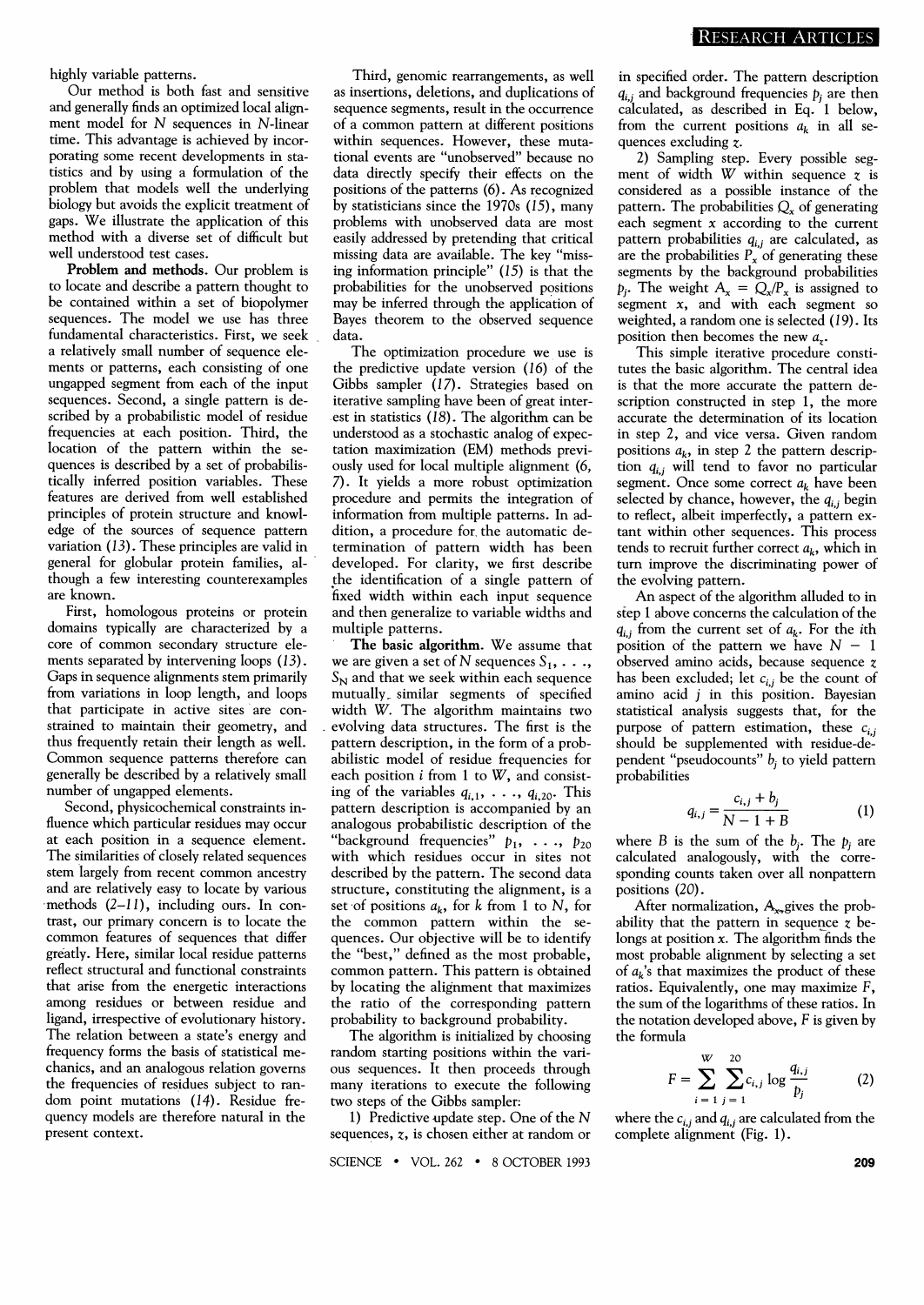**Phase shifts.** One defect of the algorithm as just described is the "phase" problem. The strongest pattern may begin, for example, at positions 7, 19, 8, 23, and so forth within the various sequences. However, if the algorithm happens to choose  $a_1 =$ 9 and  $a_2 = 21$  in an early iteration, it will then most likely proceed to choose  $a_3 = 10$ and  $a_4 = 25$ . In other words, the algorithm can get locked into a nonoptimal "local maximum" that is a shifted form of the optimal pattern. This situation can be avoided by inserting another step into the algorithm (16). After every Mth iteration, for example, one may compare the current set of  $a_k$  with sets shifted left and right by up to a certain number of letters. Probability ratios may be calculated, as above, for all possibilities, and a random selection is made among them with appropriate corresponding weights.

**Pattern width.** The algorithm as so far described requires the pattern width to be input. It is possible, of course, to execute the algorithm with a range of plausible widths and then select the best result according to some criterion. One difficulty is that the function  $F$  is not immediately useful for this purpose, as its optimal value always increases with increasing width W.

The problem here corresponds to the well-known issue of model selection encountered in statistics. The difficulty stems from the change in the dimensionality with the additional freely adjustable parameters. Several criteria that incorporate the effects of variable dimension have been useful in other applications (21). Unfortunately, these criteria did not perform well at selecting those pattern widths that identified correct alignments in data sets with known solutions.

A superior criterion proved to be one based on the incomplete-data log-probability ratio G (22), which subtracts from the function F the information required to determine the location of the pattern in each of the input sequences. We found that dividing G by the number of free parameters needed to specify the pattern (19W in the case of proteins) produced a statistic useful for choosing pattern width. We call this quantity the information per parameter. The use of this empirical criterion is discussed in the examples section below and is illustrated in Figs. 2 and 3.

**Multiple patterns.** As described above, a pattern within a set of sequences can be described as consisting of several distinct elements separated by gaps. The Gibbs sampler may easily maintain several distinct patterns rather than a single one. Seeking several patterns simultaneously rather than sequentially allows information gained about one to aid the alignment of others. The relative positions of elements within

the sequences can be used to improve their simultaneous alignment. Because only one element in sequence *z* is altered at a time, the combinatorial problem of joint positioning is circumvented. Nevertheless, because no element's position is permanently fixed, the best joint location of all elements may be identified.

Incorporating models of element location that favor consistent ordering (colinearity) and of element spacing that favor close packing accommodates insertions and deletions. Our implementation of a multielement version of the Gibbs sampler (23) includes ordering probabilities (24). As illustrated below, this joint information improves the prediction of the correct alignment of colinear elements. Constraints on loop length variation result in similarities in the spacing of the elements of homologous proteins. Thus, inclusion of an element spacing component in the model should

improve alignment. However, we have not yet found it necessary to incorporate spacing effects into the algorithm (25).

**Examples.** To examine the algorithm, we have chosen three examples that present different classes of difficulties for automated multiple alignment. First is the helix-turnhelix (HTH) motif, which represents a large class of sequence-specific DNA binding structures involved in numerous cases of gene regulation. Such HTH motifs generally occur singly as local, isolated structures in different sequence contexts. Detection and alignment of HTH motifs is a wellrecognized problem because of the great sequence variation compatible with the same basic structure. Second are the lipocalins, a family of proteins that bind small, hydrophobic ligands for a wide range of biological purposes. These proteins show widely spaced sequence motifs within highly variable sequences but share the same

| A          |               | $Siama-37$              |     |     |     |     |     |     |     |                                    | 223 IIDLTYIQNK SQKETGDILGISQMHVSR LQRKAVKKLR |     | 240    | A25944             |     |       |     |     |
|------------|---------------|-------------------------|-----|-----|-----|-----|-----|-----|-----|------------------------------------|----------------------------------------------|-----|--------|--------------------|-----|-------|-----|-----|
|            | SpoIIIC       |                         |     |     |     |     |     |     |     |                                    | 94 RFGLDLKKEK TOREIAKELGISRSYVSR IEKRALMKMF  |     | 111    | A28627             |     |       |     |     |
|            | NahR          |                         |     |     |     |     |     |     |     |                                    | 22 VVFNQLLVDR RVSITAENLGLTQPAVSN ALKRLRTSLQ  |     | 39     | A32837             |     |       |     |     |
|            | Antennapedia  |                         |     |     |     |     |     |     |     |                                    | 326 FHFNRYLTRR RRIEIAHALCLTERQIKI WFONRRMKWK |     | 343    | A23450             |     |       |     |     |
|            | NtrC (Brady.) |                         |     |     |     |     |     |     |     |                                    | 449 LTAALAATRG NOIRAADLLGLNRNTLRK KIRDLDIQVY |     | 466    | B <sub>26499</sub> |     |       |     |     |
|            | DicA          |                         |     |     |     |     |     |     |     |                                    | 22 IRYRRKNLKH TORSLAKALKISHVSVSO WERGDSEPTG  |     | 39     | B24328 (BVECDA)    |     |       |     |     |
|            | MerD          |                         | 5   |     |     |     |     |     |     | MNAY TVSRLALDAGVSVHIVRD YLLRGLLRPV |                                              | 22  | C29010 |                    |     |       |     |     |
|            | Fis           |                         |     |     |     |     |     |     |     |                                    | 73 LDMVMQYTRG NOTRAALMMGINRGTLRK KLKKYGMN    |     | 90     | A32142 (DNECFS)    |     |       |     |     |
|            |               | MAT a1                  |     |     |     |     |     |     |     |                                    | 99 FRRKOSLNSK EKEEVAKKCGITPLOVRV WFINKRMRSK  |     | 116    | A90983 (JEBY1)     |     |       |     |     |
|            |               | Lambda cII              |     |     |     |     |     |     |     |                                    | 25 SALLNKIAML GTEKTAEAVGVDKSQISR WKRDWIPKFS  |     | 42     | A03579 (QCBP2L)    |     |       |     |     |
|            |               | Crp (CAP)               |     |     |     |     |     |     |     |                                    | 169 THPDGMOIKI TROEIGOIVGCSRETVGR ILKMLEDONL |     | 186    | A03553 (QRECC)     |     |       |     |     |
|            |               |                         |     |     |     |     |     |     |     |                                    | 15 ITLKDYAMRF GOTKTAKDLGVYOSAINK AIHAGRKIFL  |     | 32     | A03577 (RCBPL)     |     |       |     |     |
|            | Lambda Cro    |                         |     |     |     |     |     |     |     |                                    | 12 YKKDVIDHFG TORAVAKALGISDAAVSO WKEVIPEKDA  |     | 29     | A25867 (RGBP22)    |     |       |     |     |
|            | P22 Cro       |                         |     |     |     |     |     |     |     |                                    | 196 ISDHLADSNF DIASVAQHVCLSPSRLSH LFRQQLGISV |     | 213    | A03554 (RGECA)     |     |       |     |     |
|            | AraC          |                         |     |     |     |     |     |     |     |                                    |                                              |     |        |                    |     |       |     |     |
|            | Fnr           |                         |     |     |     |     |     |     |     |                                    | 196 FSPREFRLTM TRGDIGNYLGLTVETISR LLGRFOKSGM |     | 213    | A03552 (RGECF)     |     |       |     |     |
|            | HtpR          |                         |     |     |     |     |     |     |     |                                    | 252 ARWLDEDNKS TLQELADRYGVSAERVRQ LEKNAMKKLR |     | 269    | A00700 (RGECH)     |     |       |     |     |
|            | NtrC (K.a.)   |                         |     |     |     |     |     |     |     |                                    | 444 LTTALRHTQG HKQEAARLLGWGRNTLTR KLKELGME   |     | 461    | A03564 (RGKBCP)    |     |       |     |     |
|            | CytR          |                         |     |     |     |     |     |     |     |                                    | 11 MKAKKOETAA TMKDVALKAKVSTATVSR ALMNPDKVSO  |     | 28     | A24963 (RPECCT)    |     |       |     |     |
|            | DeoR          |                         |     |     |     |     |     |     |     |                                    | 23 LOELKRSDKL HLKDAAALLGVSEMTIRR DLNNHSAPVV  |     | 40     | A24076 (RPECDO)    |     |       |     |     |
|            | GalR          |                         |     | 3   |     |     |     |     |     |                                    | MA TIKDVARLAGVSVATVSR VINNSPKASE             |     | 20     | A03559 (RPECG)     |     |       |     |     |
|            | LacI          |                         |     | 5   |     |     |     |     |     |                                    | MKPV TLYDVAEYAGVSYQTVSR VVNQASHVSA           |     | 22     | A03558 (RPECL)     |     |       |     |     |
|            | TetR          |                         |     |     |     |     |     |     |     |                                    | 26 LLNEVGIEGL TTRKLAOKLGVEOPTLYW HVKNKRALLD  |     | 43     | A03576 (RPECTN)    |     |       |     |     |
|            | TrpR          |                         |     |     |     |     |     |     |     |                                    | 67 IVEELLRGEM SQRELKNELGAGIATITR GSNSLKAAPV  |     | 84     | A03568 (RPECW)     |     |       |     |     |
|            | NifA          |                         |     |     |     |     |     |     |     |                                    | 495 LIAALEKAGW VOAKAARLLGMTPROVAY RIOIMDITMP |     | 512    | S02513             |     |       |     |     |
|            |               | SpoIIG                  |     |     |     |     |     |     |     |                                    | 205 RFGLVGEEEK TOKDVADMMGISOSYISR LEKRIIKRLR |     | 222    | S07337             |     |       |     |     |
|            | . Pin         |                         |     |     |     |     |     |     |     |                                    | 160 QAGRLIAAGT PROKVAIIYDVGVSTLYK TFPAGDK    |     | 177    | S07958             |     |       |     |     |
|            | PurR          |                         |     | 3   |     |     |     |     |     |                                    | MA TIKDVAKRANVSTTTVSH VINKTRFVAE             |     | 20     | 508477             |     |       |     |     |
|            | EbgR          |                         |     | 3   |     |     |     |     |     |                                    | MA TLKDIAIEAGVSLATVSR VLNDDPTLNV             |     | 20     | \$09205            |     |       |     |     |
|            | LexA          |                         |     |     |     |     |     |     |     |                                    | 27 DHISQTGMPP TRAEIAQRLGFRSPNAAE EHLKALARKG  |     | 44     | S11945             |     |       |     |     |
|            |               | P22 cI                  |     |     |     |     |     |     |     |                                    | 25 SSILNRIAIR GORKVADALGINESOISR WKGDFIPKMG  |     | 42     | B25867 (Z1BPC2)    |     |       |     |     |
|            |               |                         |     |     |     |     |     |     |     | ***************** ***              |                                              |     |        |                    |     |       |     |     |
|            |               |                         |     |     |     |     |     |     |     |                                    |                                              |     |        |                    |     |       |     |     |
| в          |               |                         |     |     |     |     |     |     |     | Position in site                   |                                              |     |        |                    |     |       |     |     |
|            | 1             | $\overline{\mathbf{2}}$ | 3   | 4   | 5   | 6   | 7   | 8   | 9   | 10                                 | 11                                           | 12  | 13     | 14                 | 15  | 16    | 17  | 18  |
|            |               |                         |     |     |     |     |     |     |     |                                    |                                              |     |        |                    |     |       |     |     |
|            | 94            | 222                     | 265 | 137 | 9   | 9   | 137 | 137 | 9   | 9                                  | 9                                            | 52  | 222    | 94                 | 94  | 9     | 265 | 606 |
| Arg<br>Lys | 9             | 133                     | 442 | 380 | 9   | 71  | 380 | 194 | 9   | 133                                | 9                                            | 9   | 71     | 9                  | 9   | 9     | 71  | 256 |
|            | 53            | 9                       | 96  | 401 | 9   | 9   | 140 |     | 9   | 9                                  | 9                                            |     |        |                    | 9   |       |     |     |
| Glu        |               | 9                       | 9   |     |     | 9   |     | 140 |     |                                    |                                              | 53  | 140    | 140                |     | 9     | 9   | 53  |
| Asp        | 67            |                         |     | 473 | 9   |     | 299 | 125 | 9   | 67                                 | 9                                            | 67  | 67     | 9                  | 9   | 9     | 9   | 67  |
| Gln        | 9             | 600                     | 224 | 9   | 9   | 9   | 224 | 9   | 9   | 9                                  | 9                                            | و   | 278    | 63                 | 278 | 9     | 9   | 170 |
| His        | 240           | 9                       | 9   | 9   | 9   | 9   | 125 | 125 | 9   | 9                                  | 9                                            | 9   | 125    | 125                | 125 | 9     | 9   | 240 |
| Asn        | 168           | 9                       | 9   | 9   | 9   | 9   | 168 | 89  | 9   | 89                                 | 9                                            | 248 | 9      | 168                | 89  | 9     | 89  | 89  |
| Ser        | 117           | 9                       | 117 | 117 | 9   | 9   | 9   | 9   | 9   | 9                                  | 9                                            | 819 | 63     | 387                | 63  | 9     | 819 | 9   |
| Gly        | 151           | 9                       | 56  | 9   | 9   | 151 | 9   | 9   | 9   | 1141                               | 9                                            | 151 | 9      | 56                 | 9   | 9     | 56  | 9   |
| Ala        | و٠            | 9                       | 112 | 43  | 181 | 901 | 43  | 181 | 215 | 9                                  | 43                                           | 9   | 43     | 181                | 112 | $-43$ | 78  | 9   |
| Thr        | 915           | 130                     | 130 | 9   | 251 | 9   | 9   | 9   | 9   | 9                                  | 9                                            | 311 | 130    | 70                 | 855 | g.    | 130 | 9   |
| Pro        | 76            | 9                       | 9   | 9   | 9   | 9   | 9   | 9   | 9   | 9                                  | 9                                            | 9   | 210    | 210                | 9   | 9     | 9   | 9   |
| Cys        | 9             | 9                       | 9   | 9   | 9   | 9   | 9   | 9   | 295 | 581                                | 295                                          | 9   | 9      | 9                  | 9   | 9     | . 9 | 9   |
| Val        | 58            | 107                     | 9   | 9   | 500 | 9   | 9   | 9   | 156 | 9                                  | 598                                          | 9   | 205    | 58                 | 9   | 746   | 9   | 58  |
| Leu        | 9             | 121                     | 9   | 9   | 149 | 9   | 93  | 149 | 458 | 9                                  | 149                                          | 9   | 37     | 37                 | 9   | 177   | 9   | 9   |
| Ile        | 9             | 166                     | 114 | 61  | 323 | 9   | 114 | 166 | 9   | 9                                  | 427                                          | 9.  | 61     | 9                  | 61  | 427   | 9   | 61  |
| Met        | 9             | 104                     | 9   | 9   | 9   | 9   | و   | 198 | 198 | 9                                  | 104                                          | 9   | 9      | 198                | 9   | 9     | 9   | 9   |
| Tyr        | 9             | 9                       | 136 | 9   | 9   | 9   | 9   | 262 | 262 | 9                                  | 9                                            | 136 | 136    | 9                  | 262 | 9     | 262 | 136 |
| Phe        | 9             | 9                       | 9   | 9   | 9   | 9   | 9   | 9   | 9   | 9                                  | 108                                          | 9   | 9      | 9                  | 9   | 9     | 9   | 9   |
| Trp        | 9             | 9                       | 9   | 9   | 9   | 9   | 9   | 9   | 9   | 9                                  | 366                                          | 9   | 9      | 9                  | 9   | 9     | 9   | 366 |
|            |               |                         |     |     |     |     |     |     |     |                                    |                                              |     |        |                    |     |       |     |     |

Fig. 1. Alignment and probability ratio model for the helix-turn-helix pattern common to 30 proteins (45). **(A)** The alignment. Columns from left to right are: sequence name; locations  $a_k$  of the left end of the common pattern in each sequence; aligned sequences, including residues flanking the 18-residue common pattern; right-end positions  $(a<sub>k</sub> + 17)$  of the common pattern; NBRF/PIR accession number; and NBRF/PIR code name, if available. Asterisks (\*\*\*) below the alignment indicate the 20-residue segment previously described on the basis of structural superpositions (26, 27). Almost equal values of information per parameter were given by pattern widths of 18 to 21 residues (Fig. 2): the longer widths extended to the right the 18-residue pattern shown. (B) Probability ratios (100  $\times$   $q_{i,j}/p_j$ ) for each amino acid at each position in the pattern model.

SCIENCE • VOL. 262 • 8 OCTOBER 1993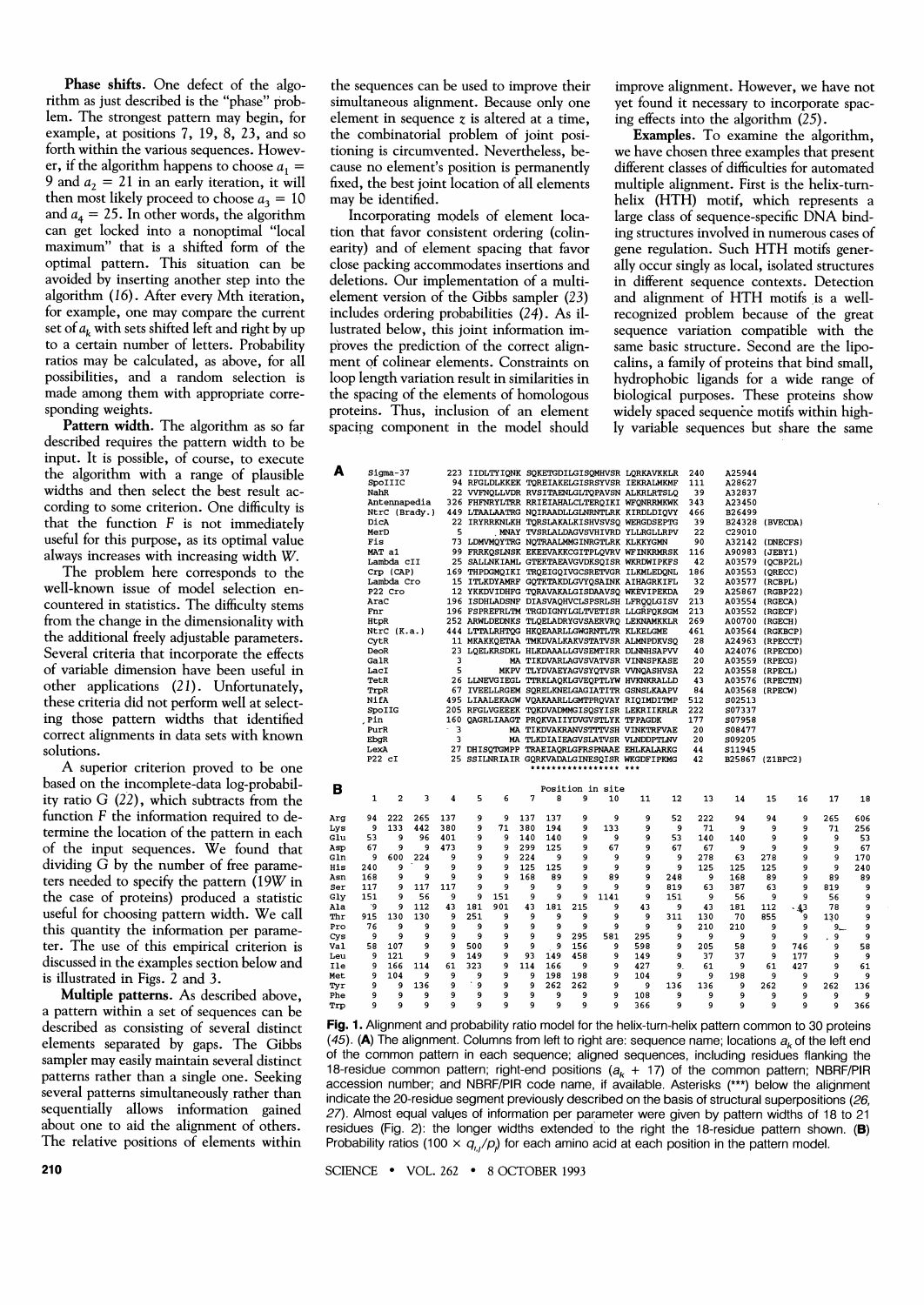structural topology throughout the polypeptide chain. We chose the five most divergent lipocalins with known 3D structure for analysis because the correct alignment of their sequence motifs has previously depended on structural superposition. Third are isoprenyl-protein transferases, essential components of the cytoplasmic signal transduction network. The  $\beta$  subunits of these enzymes contain multiple copies of multiple motifs that have not previously been satisfactorily characterized by automated alignment methods.

Single site: **HTH** proteins. The widespread DNA binding HTH structure comprises  $\sim$  20 contiguous amino acids (26). In our test set of 30 proteins (Fig. I), the correct location of the motif is known (26, 27) from x-ray and nuclear magnetic resonance structures, or from substitution mutation experiments, or both. The rest of the 3D structure of these proteins, apart from the HTH structure itself, is completely different in different subfamilies. Furthermore, the element is found at positions throughout the polypeptide chain. Our test set represents a typically diverse cross section of HTH sequences. Close homologs have been excluded. The difficulty of detection and alignment of the HTH motif from such sequences is well recognized. There have been several attempts to develop position-specific weight matrices and other empirical pattern discriminators diagnostic for this structure (28). These have achieved some success in making several predictions that were later confirmed and that have also aroused controversy (29).

We used this example to develop two important features of the algorithm. First, the empirical criterion of information per parameter allowed for the automated determination of element width (Fig. 2). Second, heuristic convergence criteria substantially shortened the time required to find the best model (Fig. 3, legend). These two features enabled the algorithm to identify and align all 30 HTH motifs quickly and consistently. Correct alignments were obtained with six pattern widths in the range from 17 to 22 residues (Fig. 2), of which 21 residues had the highest converged value of information per parameter, These results compare favorably with the 20-residue view based previously on structural superpositions (26, 27). The criteria developed empirically with the HTH example have worked consistently well in all of our subsequent applications.

Multiple sites: Lipocalins. The majority of protein sequence families contain multiple colinear elements separated by variablelength gaps (13). We have successfully aligned distantly related sequences for several problems in this class, including protein kinases, aspartyl proteinases, aminoacyltRNA ligases and mammalian helix-loop-<br>helix proteins. We report here on one of the rest of the topologically conserved lipocalin most difficult of these test cases: in lipocalins folds have very different sequences.<br>(30, 31), two weak sequence motifs, cen-<br>Conventional automated sequence align-(30, 31), two weak sequence motifs, cen-<br>tered on the generally conserved residues ment methods, although successful for setered on the generally conserved residues ment methods, although successful for se-<br>Gly-X-Trp- and -Thr-Asp-, are recognized lected subsets of the data [such as (33)], fail -Gly-X-Trp- and -Thr-Asp-, are recognized

**Fig. 2.** Information per parameter as the criterion  $\frac{1}{2}$  1.8 of pattern width for helix-turn-helix (HTH) proof pattern width for helix-turn-helix (HTH) proteins. The points indicate the maximum values of information per parameter found by the algoteins. The points indicate the maximum values of<br>information per parameter found by the algo-<br>rithm. The upper points  $(A \text{ and } +)$  used the<br>complete sequences of the 30 HTH proteins  $\frac{1}{2}$ 1.4 complete sequences of the 30 HTH proteins listed in Fig. 1A.  $(\triangle)$  All of the sequences in the  $\overline{\bullet}$ data set were aligned in the correct register (as<br>in Fig. 1A). (+) One or more of the sequences in<br>the data set were incorrectly aligned. All com-<br>pletely correct alignments in the width range<br>from 17 to 22 residues gave g in Fig. 1A). (+) One or more of the sequences in the data set were incorrectly aligned. All completely correct alignments in the width range from 17 to 22 residues gave greater values of alignments outside this width range. **(e)** The

rest of the topologically conserved lipocalin<br>folds have very different sequences.



"nonsites" sequence data of the 30 HTH proteins, constructed by deleting the 18 residues of the HTH pattern itself (Fig. 1A) from each of the sequences. (x) A shuffled data set (46) of the 30 HTH sequences. The alignments from the nonsites background of the HTH proteins give values slightly greater than random expectation.

**Fig. 3.** Convergence behav-<br>ior of the Gibbs sampling algorithm. Because  $the$ Gibbs sampler, when run for **20** 1.6<br>
finite time, is a heuristic rathfinite time, is a heuristic rath-<br>er than a rigorous optimiza-<br>tion procedure, one cannot<br>guarantee the optimality of<br>the results it produces.<br> $\frac{a}{b}$ er than a rigorous optimiza- **5 1.4**  tion procedure, one cannot guarantee the optimality of **2 1.2.**  the results it produces. **E**<br>Therefore, the best solution **b**, **a**, **1.0**<br> $\overrightarrow{P}$ found in a series of runs will<br>be called "maximal." A sin-<br>gle pattern of width 18 resibe called "maximal." A single pattern of width 18 residues was sought in the data set of 30 HTH proteins shown in Fig. 1A. Solid lines show the course of three **0.41** <sup>1</sup> ferent random seeds. Evolving models in such runs rap-



idly reach intermediate "background" information values (1.0 to 1.2 bits per parameter) and then sample different models in this plateau region for a widely variable number of iterations before converging rapidly. Curve 1 is typical in showing a very short lag time on the plateau; longer lags as in curves 2 and 3 are less common. Curves 1 and 3 illustrate the stochastic behavior of the Gibbs sampler: once "converged," the model stays predominantly at the maximal value of 1.84 bits per parameter but is never permanently in this solution. In the infinite limit, the sampler will spend the plurality of its time on the pattern that maximizes F and therefore the information per parameter (22). Curve 2 demonstrates persistence (after escape from the background plateau) in.a submaximal state (1.80 bits per parameter), which is a "phase-shifted" version of the best model. When sufficiently large stochastic phase shifts are allowed (see text), such states do not normallytrap the evolving model for many iterations. Curve 3 reaches exactly the same maximal value as curve 1, suggesting one possible strategy for detecting convergence, namely, recurrence of exactly the same pattern with different seeds. The following heuristic approach was found to greatly reduce the time required to find the apparently optimal alignment: (i) For a given random seed, repeat the basic algorithm a fixed number of times (typically 10 times for each input sequence) beyond the last iteration in which the best pattern observed (with this seed) improved; and (ii) try at most some fixed number of seeds (usually 10 for a single element), but stop when the best pattern is reproduced by a specified number of different seeds (usually 2). The rationale underlying this approach is that it is unlikely for the identical suboptimal solution to be found on several independent trials before the optimal solution is found once. The dotted line represents a run on the nonsite data set (Fig. 2). Such runs never exceed 1.2 bits per parameter and thus are stuck permanently in states resembling the background plateaus from which the models of the HTH motif alignments eventually escape. Repeated runs in which shuffled sequences as input data are used can provide criteria for how strong a pattern is required to be considered significant (38).

SCIENCE • VOL. 262 • 8 OCTOBER 1993 211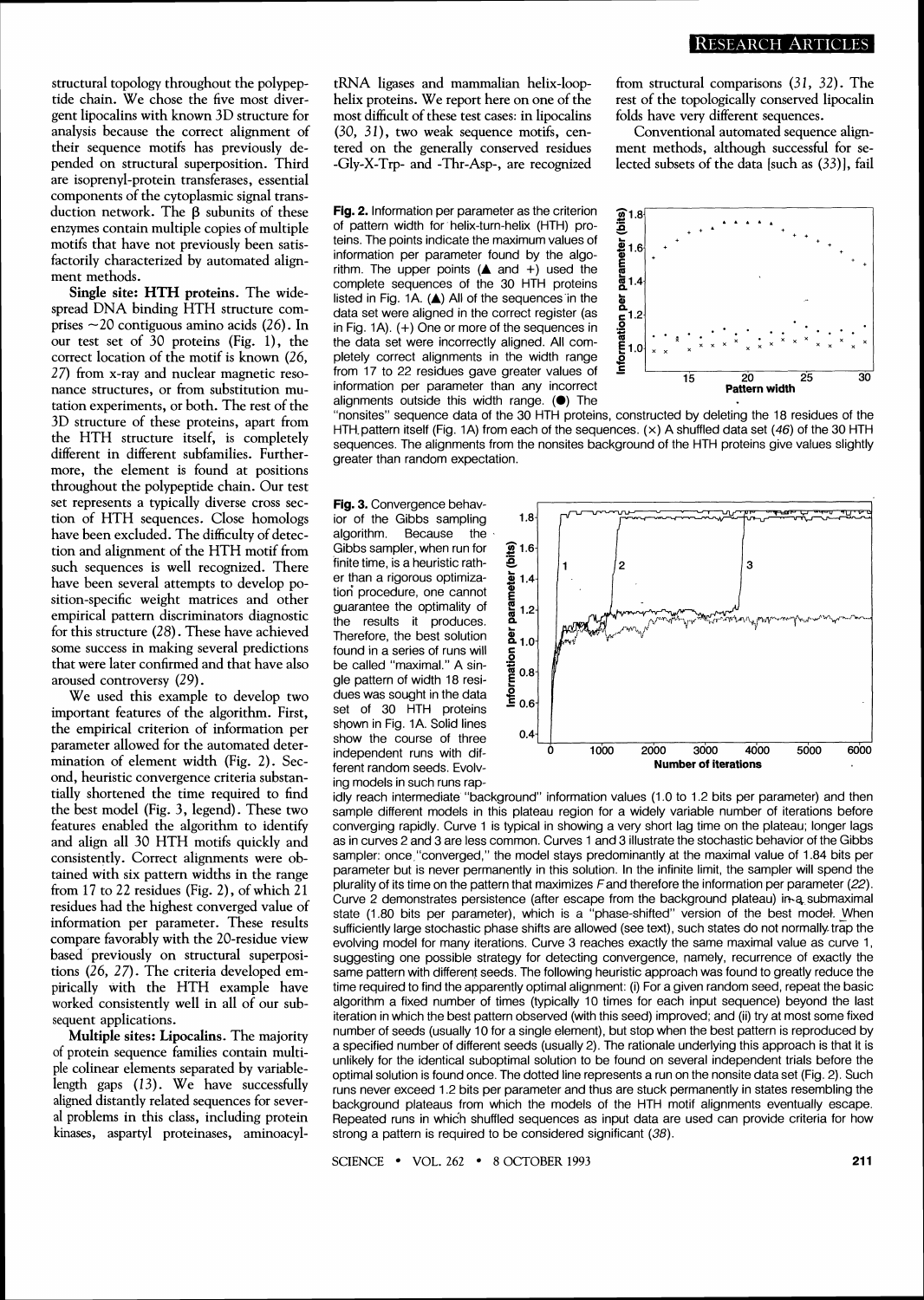to align these motifs for the full spectrum of lipocalin sequences. Challenged with five such diverse sequences of known crystal structure, our algorithm correctly aligned these two regions and extended the width of both to 16 residues (Fig. 4), in agreement with the structural evidence  $(31, 32)$ .

Multiple copies of multiple sites: Prenyltransferases. Internal repeats in protein sequences underlie many important structures and functions and are more common than is generally recognized (34). These repeats are often obscured by sequence divergence following duplication, rendering their detection and characterization a challenging problem. The analysis of repeats is often labor-intensive, relying in part on visual inspection of "dot plots"  $(10, 34)$ —a procedure that limits searches and surveys of large databases.

An example of recent interest involves sequence repeats in the subunits of the heterodimeric protein-isoprenyltransferases (10, 35). These enzymes are responsible for targeting and anchoring members of the ras superfamily of small guanosine triphosphatases to their sites of action on various cellular membranes (36). The  $\beta$  subunits of prenyltransferases contain a subtle internal repeat of possible function significance (34). Although no direct structural information is yet available for these proteins, previous sequence analysis suggested that the  $\beta$  subunit repeat consists of three motifs separated by variable-length gaps and that this entire tripartite structure is repeated three to five times in each of four proteins (10, 35).

The challenge here is therefore to identify a relatively large number of weak patterns covering up to 80 percent of the length of the sequences. The resulting crowding of elements increases interelement dependencies and the complexity of the joint probability surface over which the algorithm must find the most probable alignment.

The previous analysis was subjective and time-consuming, relying on the combined use of several different multiple alignment methods. In contrast, the Gibbs sampling algorithm quickly and objectively reproduced and extended the previous results (Fig. 5).

Evaluation and comparison. The main difficulties of automated local multiple alignment stem from the high dimensionality of the search space and the existence of many local optima. Here, the large search space is explored one dimension at a time by comparing each sequence to an evolving residue frequency model. Stochastic sampling permits the algorithm to escape local optima in which deterministic approaches may get trapped. Including a phase shift step expedites convergence by permitting the sampler to explore related local optima.

tively insensitive to various numbers of negative examples included among the innegative examples included among the in-<br>
put sequences. To cope with large numbers interelement spacing would improve the put sequences. To cope with large numbers interelement spacing would improve the of negative examples, we have extended algorithm's sensitivity, but this feature has

Tests showed the algorithm to be rela-<br>
ely insensitive to various numbers of specified number of input sequences.

algorithm's sensitivity, but this feature has

|                  |                   | Motif A                               | Motif B                                                         |  |  |  |  |  |
|------------------|-------------------|---------------------------------------|-----------------------------------------------------------------|--|--|--|--|--|
|                  |                   | 17<br>32                              | 104<br>119                                                      |  |  |  |  |  |
| ICYA MANSE       | <b>GYCPDVKPVN</b> | <b>DFDLSAFAGAWHEIAK</b>               | LPLENENOGK  FGORVVNLVP<br><b>WVLATDYKNYAINYNC</b><br>DYHPDKKAHS |  |  |  |  |  |
|                  |                   | 25<br>40                              | 109<br>124                                                      |  |  |  |  |  |
| LACB BOVIN       | <b>OALIVTOTMK</b> | AASDISLLDA<br>GLDIOKVAGTWYSLAM        | KIDALNENKV<br>LVLDTDYKKYLLFCME<br>NSAEPEOSLA                    |  |  |  |  |  |
|                  |                   | 16<br>31                              | 100<br>115                                                      |  |  |  |  |  |
| <b>BBP PIEBR</b> | <b>GACPEVKPVD</b> | YPNSVEKYGK<br>NFDWSNYHGKWWEVAK        | NVLSTDNKNYIIGYYC<br>YGGVTKENVF<br>KYDEDKKGHO                    |  |  |  |  |  |
|                  |                   | 29<br>14                              | 105<br>120                                                      |  |  |  |  |  |
| RETB BOVIN       | <b>CRVSSFRVKE</b> | NFDKARFAGTWYAMAK<br>KDPEGLFLOD        | <b>SFLOKGNDDH</b><br>WI IDTDYETFAVOYSC<br>RLLNLDGTCA            |  |  |  |  |  |
|                  |                   | 27<br>42                              | 109<br>124                                                      |  |  |  |  |  |
| MUP2 MOUSE       | <b>HAEEASSTGR</b> | NFNVEKINGEWHTIIL<br><b>ASDKREKTED</b> | NEKDGETFOL<br><b>SVTYDGFNTF</b><br>TIPKTDYDNFLMAHLI<br>$\cdots$ |  |  |  |  |  |
|                  |                   | * **                                  | ***                                                             |  |  |  |  |  |

Fig. 4. Two motifs located automatically in five lipocalins of known crystal structure. The sequences, defined by SwissProt database codes, are, from top to bottom: Manduca sexta insecticyanin, bovine β-lactoglobulin, Pieris brassicae bilin-binding protein, bovine plasma retinol-binding protein, and mouse major urinary protein 2. Asterisks (\*\*\*) below the alignment denote generally conserved residues recognized from structural comparisons (30, 31). The criterion of information per parameter (0.66 and 0.65 bits for motifs A and B, respectively) suggested an extended width of 16 residues for both motifs, in agreement with the superposable structures of the proteins in these regions (31, 32).

| BBP_PIEBR<br>GACPEVKPVD                                                                                                                                                                         | NFDWSNYHGKWWEVAK YPNSVEKYGK  YGGVTKENVF                                                          |                                               | -w<br>.<br>NVLSTDNKNYIIGYYC                               | KYDEDKKGHQ                      |  |  |  |  |  |  |  |
|-------------------------------------------------------------------------------------------------------------------------------------------------------------------------------------------------|--------------------------------------------------------------------------------------------------|-----------------------------------------------|-----------------------------------------------------------|---------------------------------|--|--|--|--|--|--|--|
| RETB BOVIN<br><b>CRVSSFRVKE</b>                                                                                                                                                                 | 14<br>29<br>NFDKARFAGTWYAMAK<br>KDPEGLFLQD                                                       | <b>SFLOKGNDDH</b>                             | 105<br>120<br>WI IDTDYETFAVOYSC                           | <b>RLLNLDGTCA</b>               |  |  |  |  |  |  |  |
| MUP2_MOUSE<br><b>HAEEASSTGR</b>                                                                                                                                                                 | 27<br>42<br>NFNVEKINGEWHTIIL                                                                     | ASDKREKIED  SVTYDGFNTF                        | 109<br>124<br>TIPKTDYDNFLMAHLI                            | NERDGETFOL                      |  |  |  |  |  |  |  |
|                                                                                                                                                                                                 |                                                                                                  |                                               |                                                           |                                 |  |  |  |  |  |  |  |
| Fig. 4. Two motifs located automatically in five lipocalins of known crystal structure. The sequences,                                                                                          |                                                                                                  |                                               |                                                           |                                 |  |  |  |  |  |  |  |
| defined by SwissProt database codes, are, from top to bottom: Manduca sexta insecticyanin,                                                                                                      |                                                                                                  |                                               |                                                           |                                 |  |  |  |  |  |  |  |
| bovine β-lactoglobulin, Pieris brassicae bilin-binding protein, bovine plasma retinol-binding protein,                                                                                          |                                                                                                  |                                               |                                                           |                                 |  |  |  |  |  |  |  |
| and mouse major urinary protein 2. Asterisks (***) below the alignment denote generally conserved                                                                                               |                                                                                                  |                                               |                                                           |                                 |  |  |  |  |  |  |  |
| residues recognized from structural comparisons (30, 31). The criterion of information per<br>parameter (0.66 and 0.65 bits for motifs A and B, respectively) suggested an extended width of 16 |                                                                                                  |                                               |                                                           |                                 |  |  |  |  |  |  |  |
|                                                                                                                                                                                                 |                                                                                                  |                                               |                                                           |                                 |  |  |  |  |  |  |  |
|                                                                                                                                                                                                 | residues for both motifs, in agreement with the superposable structures of the proteins in these |                                               |                                                           |                                 |  |  |  |  |  |  |  |
| regions (31, 32).                                                                                                                                                                               |                                                                                                  |                                               |                                                           |                                 |  |  |  |  |  |  |  |
|                                                                                                                                                                                                 |                                                                                                  |                                               |                                                           |                                 |  |  |  |  |  |  |  |
| Д                                                                                                                                                                                               |                                                                                                  |                                               | в                                                         |                                 |  |  |  |  |  |  |  |
|                                                                                                                                                                                                 |                                                                                                  |                                               |                                                           |                                 |  |  |  |  |  |  |  |
| Ram1                                                                                                                                                                                            |                                                                                                  |                                               |                                                           |                                 |  |  |  |  |  |  |  |
| 109                                                                                                                                                                                             |                                                                                                  |                                               | <b>MLYWIANSLKVM</b>                                       | DRDWLSDD---                     |  |  |  |  |  |  |  |
| 129<br>TKRKIVVKLFTI<br>181 DRKGIYOWLISL                                                                                                                                                         | SPSG-<br>KEPN-                                                                                   | GPFGGGPGQLSH<br><b>GGFKTCLEVGEV</b>           | STYAAINALSLC<br>LA-<br><b>DTR</b><br>GIYCALSIATLL         | DNIDGCWDRID<br>NILTEEL----      |  |  |  |  |  |  |  |
| 230 LTEGVLNYLKNC                                                                                                                                                                                | ONYE--                                                                                           | <b>GGFGSCPHVDEA</b>                           | HGG<br><b>YTFCATASLAIL</b>                                | RSMDQIN----                     |  |  |  |  |  |  |  |
| 279 NVEKLLEWSSAR                                                                                                                                                                                | QLQEE-                                                                                           | RGFCGRSNKLVD                                  | GC-<br>YSFWVGGSAAIL                                       | EAFGYGOCF--                     |  |  |  |  |  |  |  |
| 331   NKHALRDYILYC                                                                                                                                                                              | <b>COEKEO</b>                                                                                    | PGLRDKPGAHSD<br>SSYSCTPNDSPH                  | $FY-$<br>HTNYCLLGLAVA                                     | $E - - - - - - -$<br>27 aa      |  |  |  |  |  |  |  |
| 415 NVRKIIHYFKSN LSSPS                                                                                                                                                                          |                                                                                                  |                                               |                                                           |                                 |  |  |  |  |  |  |  |
| FT-B                                                                                                                                                                                            |                                                                                                  |                                               |                                                           |                                 |  |  |  |  |  |  |  |
| 74 QREKHFHYLKRG                                                                                                                                                                                 | LROLTDAYECLDAS                                                                                   |                                               |                                                           |                                 |  |  |  |  |  |  |  |
| 99<br><b>SRPWLCYWILHS</b>                                                                                                                                                                       | LELLDEPIPOIV                                                                                     |                                               |                                                           |                                 |  |  |  |  |  |  |  |
| 122 VATDVCQFLELC<br><b>173   NREKLLQYLYSL</b>                                                                                                                                                   | $OSPD---$<br>$KOPD---$                                                                           | GGFGGGPGQYPH LA<br><b>GSFLMHVGGEVD</b>        | PTYAAVNALCII<br><b>VR</b><br><b>SAYCAASVASLT</b>          | <b>GTEEAYNVIN</b><br>NIITPDL--- |  |  |  |  |  |  |  |
| <b>221 LFEGTAEWIARC</b>                                                                                                                                                                         | ONWE--                                                                                           | GGIGGVPGMEAH GG                               | YTFCGLAALVIL                                              | KKERSLN---                      |  |  |  |  |  |  |  |
| 269   NLKSLLQWVTSR<br>331 HQQALQEYILMC                                                                                                                                                          | QMRFE-<br>COCPA-                                                                                 | GGFQGRCNKLVD GC<br>GGLLDKPGKSRD FY            | YSFWQAGLLPLL                                              | $20$ aa                         |  |  |  |  |  |  |  |
|                                                                                                                                                                                                 |                                                                                                  |                                               | HTCYCLSGLSIA                                              | $\ddotsc$                       |  |  |  |  |  |  |  |
| Bet <sub>2</sub>                                                                                                                                                                                |                                                                                                  |                                               |                                                           |                                 |  |  |  |  |  |  |  |
| 8 LKEKHIRYIESL<br>56 LKEEVISFVLSC                                                                                                                                                               | DTKKHNFEYWLTEHLRLN-<br>WDDKY--                                                                   | GAFAPFPRHDAH LL                               | <b>GIYWGLTALCVL</b><br>TTLSAVQILATY                       | DSPETFV---<br>DALDVLGKDR        |  |  |  |  |  |  |  |
| 108 RKVRLISFIRGN                                                                                                                                                                                | OLED-                                                                                            | <b>GSFOGDRFGEVD</b>                           | TR<br><b>FVYTALSALSIL</b>                                 | GELTSEV---                      |  |  |  |  |  |  |  |
| 156   VVDPAVDFVLKC<br>207                                                                                                                                                                       | YNFD-<br>QLPE--                                                                                  | <b>GGFGLCPNAESH   AA</b>                      | QAFTCLGALAIA<br><b>VC</b>                                 | NKLDMLSDDQ                      |  |  |  |  |  |  |  |
| QLEEIGWWLCER<br>255 NYEKLTEFILKC                                                                                                                                                                | QDEKK-                                                                                           | <b>GGLNGRPSKLPD</b><br><b>GGISDRPENEVD VF</b> | YSWWVLSSLAII<br>HTVFGVAGLSLM                              | GRLDWIN---<br>.                 |  |  |  |  |  |  |  |
|                                                                                                                                                                                                 |                                                                                                  |                                               |                                                           |                                 |  |  |  |  |  |  |  |
| GGT-B<br>19<br>LLEKHADYIASY                                                                                                                                                                     | <b>GSKKDDYEYCMSEYLRMS</b>                                                                        |                                               | GVYWGLTVMDLM                                              | <b>GQLHRM</b>                   |  |  |  |  |  |  |  |
| 67<br><b>NKEEILVFIKSC</b>                                                                                                                                                                       | OHEC--                                                                                           | GGVSASIGHDPH LL                               | YTLSAVQILTLY                                              | <b>DSIHVI</b>                   |  |  |  |  |  |  |  |
| 115<br><b>NVDKVVAYVOSL</b>                                                                                                                                                                      | OKED--                                                                                           | GSFAGDIWGEID                                  | TR<br><b>FSFCAVATLALL</b>                                 | <b>GKLDAI</b>                   |  |  |  |  |  |  |  |
| 163<br>NVEKAIEFVLSC<br>211   NSDLLGWWLCER                                                                                                                                                       | MNFD-<br>QLPS-                                                                                   | GGFGCRPGSESH AG<br><b>GGLNGRPEKLPD VC</b>     | <b>QIYCCTGFLAIT</b><br>YSWWVLASLKII                       | <b>SOLHOV</b><br><b>GRLHWI</b>  |  |  |  |  |  |  |  |
| 259 DREKLRSFILAC                                                                                                                                                                                | <b>QDEET</b>                                                                                     | <b>GGFADRPGDMVD</b>                           | PF<br>HTLFGIAGLSLL                                        | .                               |  |  |  |  |  |  |  |
| Cdc43                                                                                                                                                                                           |                                                                                                  |                                               |                                                           |                                 |  |  |  |  |  |  |  |
| 12 VTKKHRKFFERH                                                                                                                                                                                 | 103 aa                                                                                           |                                               |                                                           |                                 |  |  |  |  |  |  |  |
| 127<br><b>DKRSLARFVSKC</b>                                                                                                                                                                      | $Q \ldots 52$ aa                                                                                 |                                               |                                                           |                                 |  |  |  |  |  |  |  |
| 191 DTEKLLGYIMSO<br>240 FKEDTITWLLHR                                                                                                                                                            | OCYN-<br>QVSSHGCMKFESELNASYDQSDD                                                                 | <b>GAFGAHNEPHSG</b><br><b>GGFOGRENKFAD</b>    | YTSCALSTLALL  SSLEKLSDKF<br>TC<br>YAFWCLNSLHLLPTKDWKMLC-- |                                 |  |  |  |  |  |  |  |
| 309   QTELVTNYLLDR                                                                                                                                                                              | TQKTLT--                                                                                         | <b>GGFSKNDEEDAD LY</b>                        | HSCLGSAALALI                                              | $\cdots$                        |  |  |  |  |  |  |  |

**Fig. 5.** Repeating motifs in prenyltransferase subunits. Ram1 (Swiss-Prot, accession number P22007) and FT- $\beta$  (Swiss-Prot, Q02293) are the  $\beta$  subunits of farnesyltransferase from the yeast, Saccharomyces cerevisiae, and rat brain, respectively. Bet2 (PIR International, S22843) is the  $\beta$ subunit of type I geranylgeranyltransferase from S. cerevisiae. GGT-β (GenBank, L10416) and Cdc43 (Swiss-Prot, P18898) are the  $\beta$  subunits of type II geranylgeranyltransferase from S. cerevisiae and rat brain, respectively. The primary structures of these proteins have been shown to contain a variable number of tripartite internal repeats, each of which is composed of "A" and "B" subdomains separated by a "linker region" containing multiple Gly and Pro residues (10, 35). When analyzed by the Gibbs sampler, these previously defined motifs were identified and additional copies were also observed [compare with figure 1 in (35)]. The information per parameter for motifs A, L, and B was 2.3, 2.3, and 2.4 bits, respectively. Dashes indicate the locations and extents of gaps between motifs; ellipses (. . .) accompanied by a number and the abbreviation "aa" indicate the locations and extehts of larger gaps expressed as the number of amino acid residues. The spacing between motifs L and B is only two or three residues, whereas that between motifs A and L is greater and more variable.

SCIENCE • VOL. 262 • 8 OCTOBER 1993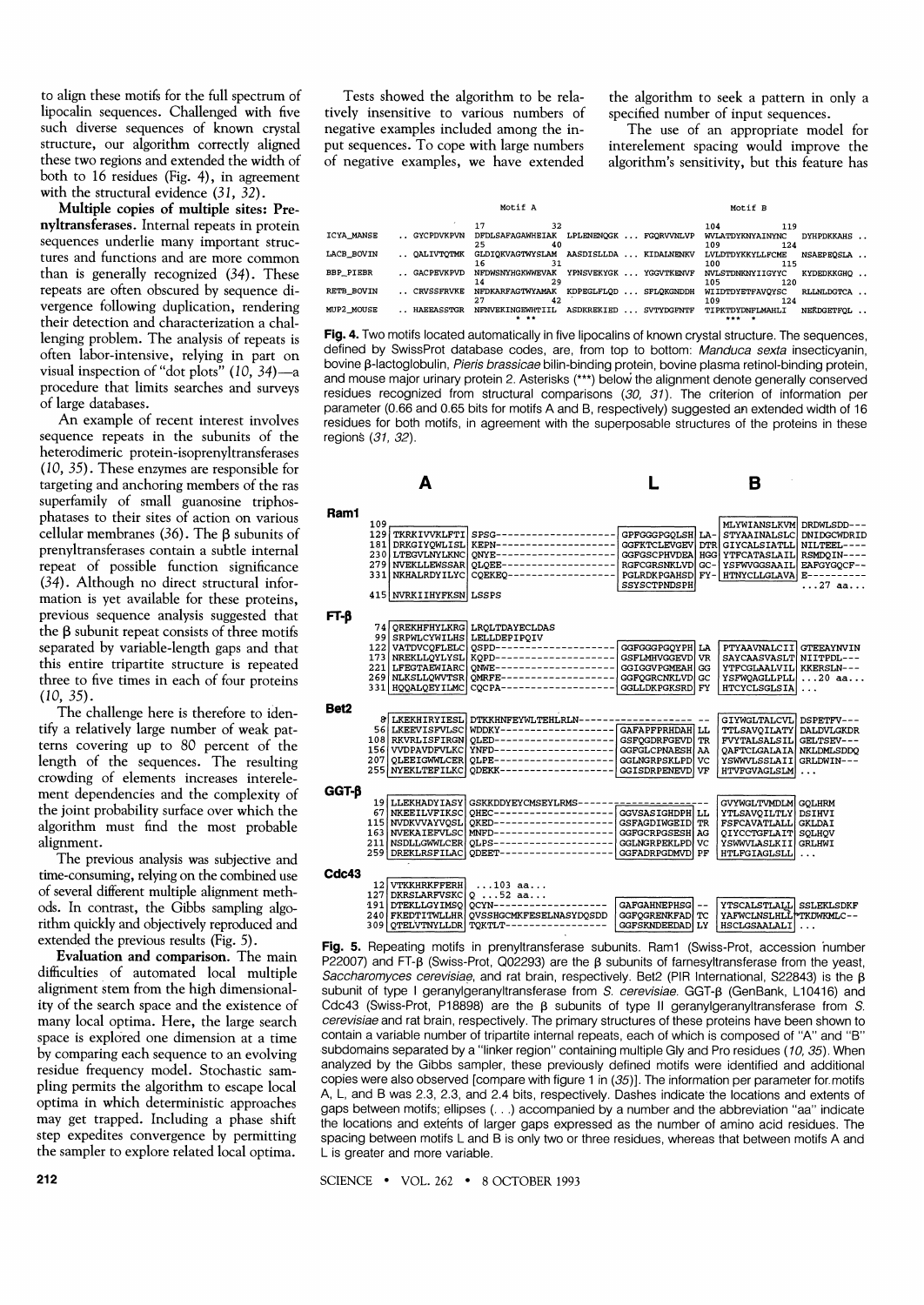not been needed to identify even the subtle patterns described above. The problem of highly correlated input sequences can be addressed by various weighting schemes (37), but we have yet to implement such a feature. Choosing an optimal number of elements requires further study. We have found that an additional element is not warranted when multiple random seeds lead to many different alignments and when the resulting information per parameter consistently fails to exceed that obtained from shuffled sequences (38). Prior knowledge concerning amino acid relations (39) has been used profitably in pairwise protein sequence alignment as well as in pattern construction methods (8, 40). We have modified the Gibbs sampler to use such prior information, but in practice, for even moderate numbers of sequences *(>5),* we have not found it to yield any improvement. However, an interesting new approach to incorporating prior information has been described (41), and there is much room for further experimentation.

Some basic similarities between our method and several earlier ones should be noted. Stormo and Hartzell and Hertz et al. (5) seek the pattern that maximizes a measure similar to F. Their approach differs mainly in the heuristic optimization procedure used, which is an adaptation of an algorithm first proposed by Bacon and Anderson (4). We have implemented the method of (5) and tested it on a variety of examples. This approach uses only a small subset of the data for the early sequences examined, and thus is easily misled. As a result, the solution found was rarely as good as that produced by the sampler. Furthermore, the need to construct an alignment for each possible segment in the initial sequence requires on average more passes through the input data than does the sampler (see below), resulting in greater execution times.

Both EM methods (42) and the Gibbs sampler are built on a common statistical foundation. Two EM approaches for multiple alignment have been described, blockbased methods (6, 7) and gap-based methods in the form of hidden Markov models (43). For multielement problems, the Gibbs sampler outperforms block-based EM methods. Because EM methods are forced to sum over all possibilities, the time complexity grows exponentially with additional elements. In contrast, the Gibbs sampler never needs to consider more than one element at a time. The speed of the sampler stems partly from the fact that it always deals with a specific model alignment rather than a weighted average. Also, because EM methods are deterministic, they tend to get trapped by local optima which are avoided by the sampler. Hidden Markov models, because they permit arbitrary gaps, have great flexibility in modeling patterns, but suffer the penalties of this added complexity discussed above.

Several other approaches to the local multiple alignment problem bear a brief review. Methods that seek a "consensus" word with the highest aggregate score against segments within the input sequences have been described (3). Their space requirements effectively limit them to protein patterns of six residues, and their time requirements effectively allow only closely related words to contribute to a consensus. These constraints greatly decrease the sensitivity of these methods to weak patterns.

Algorithms that compare all input sequences with one another and then coalesce consistent painvise local alignments have been described  $(8-10)$ . The MACAW algorithm (8) has comparable speed to the Gibbs sampler for a relatively small number of input sequences and can locate many distinct patterns in a single run. Its time complexity, however, is at least quadratic in the aggregate length of the input sequences, and it tends to be less sensitive to weak sequence patterns. The performance of methods that must compare all input sequences with one another may degrade as the number of sequences increases. In contrast, the power of the Gibbs sampler and EM methods increases with additional sequences because the pattern model is improved by more data. As illustrated above, the Gibbs sampler is successful even with a relatively small number of input sequences. A version of the Gibbs sampling algorithm has been added to the MACAW program (8), and the updated program is available upon request.

The memory requirements for the Gibbs sampler are negligible; storing the input sequences is usually the dominant space demand. When flexible halting criteria, such as those described in Fig. *3,* are used, it is difficult to analyze the worst-case time complexity of the method. However, for typical protein sequence data sets, we have found that, for a single pattern width, each input sequence needs to be sampled on average fewer than T  $\approx$  100 times before convergence. In the more time-consuming step 2 of the basic algorithm, approximately LW multiplications are performed, where L is the length of the sequence that has been removed from the model. Therefore, the total number of multiplications needed to execute the Gibbs sampler is approximately TNLW, where L is the average length of the N input sequences (44). The factor T is expected to grow with increasing  $\overline{L}$ . However, experimentation suggests that T tends to decrease slowly with increasing N when the common pattern exists at roughly equal strength within the input sequences. Thus, linear time complexity has been observed in applications.

SCIENCE • VOL. 262 • 8 OCTOBER 1993

In conclusion, as illustrated by our examples, the Gibbs sampler objectively solves difficult multiple sequence alignment problems in a matter of seconds in the absence of any expert knowledge or ancillary information derived from three-dimensional structures or other sources. By adopting a randomized optimization procedure in the place of deterministic approaches, it is able to retain both speed and sensitivity to weak but biologically significant patterns.

### **REFERENCES AND NOTES**

- 1. S. F. Altschul and D. J. Lipman, SIAM J. Appl. Math. 49, 197 (1989); W. Bains, Nucleic Acids Res. 14, 159 (1986); G. J. Barton and M. J. Sternberg, J. Mol. Biol. 198, 327 (1987); M. P. Berger and P. J. Munson, Comput. Appl. Biosci. 7, 479 (1991); H. Carrillo and D. Lipman, SIAM J. Appl. Math. 48, 1073 (1988); D. Feng and R. F. Doolittle, J. Mol. Evol. 25, 351 (1987); D. Gusfield, Bull. Math. Biol. 155, 141 (1993); C. M. Henneke, Comput. Appl. Biosci. 5, 141 (1989); D. G. Higgins, A. J. Bleasby, R. Fuchs, *ibid*. **8**, 189 (1992);<br>M. S. Johnson and R. F. Doolittle, *J. Mol. Evol.* 123, 267 (1986); D. J. Lipman, S. F. Altschul, J. D. Kececioglu, Proc. Natl. Acad. Sci. U.S.A. 86, 4412 (1989); M. Murata, J. S. Richardson, J. L. Sussman, *ibid.* 82, 3073 (1985); R. B. Russell and G. J. Barton, Proteins 14, 309 (1992); D. Sankoff, SIAM J. Appl. Math. 28, 35 (1975); S. Subbiah and S. C. Harrison, J. Mol. Biol. 209, 539 (1989); W. R. Taylor, Methods Enzymol. 183, 456 (1990); M. Vingron and P. Argos, Comput. Appl. Biosci 5, 115 (1989); M. S. Waterman and M. D. Perlwitz, Bull. Math. Biol. 46, 567 (1984).
- G. J. Barton and M. J. Sternberg, J. Mol. Biol. 212, 389 (1990); C. Chappey, A. Danckaert, P. Dessen, S. Hazout, Comput. Appl. Biosci. 7, 195 (1991); E. Depiereux and E. Feytmans, ibid. 8, 501 (1992); D. J. Parry-Smith and T. K. Attwood, *ibid.* 7, 233 (1991);  $i$ bid. 8, 451 (1992); E. Sobel and H. Martinez, Nucleic Acids Res. 14, 363 (1986).
- 3. J. Posfai,A. S. Bhagwat, G. Posfai, R. J. Roberts, NucleicAcids Res. 17, 2421 (1989); C. M. Queen, N. Wegman, L. J. Korn, ibid. 10, 449 (1982); H. 0. Smith, T. M. Annau, S. Chandrasegaran, Proc. Natl. Acad. Sci. U.S.A. **87**, 826 (1990); R. Staden,<br>*Comput. Appl. Biosci*. 5, 293 (1989); M. S. Waterman, R. Arratia, D. J. Galas, Bull. Math. Biol. 46, 515 (1984).
- 4. D. J. Bacon and W. F. Anderson, J. Mol. Biol. 191, 153 (1986).
- 5. G. D. Stormo and G. W. Hartzell Ill, Proc. Natl. Acad. Sci. U.S.A.86, 1183 (1989), G. Z. Hertz, G. W. Hartzell III, G. D. Stormo, Comput. Appl. Biosci. 6, 81 (1990).
- 6. C. E. Lawrence and A. A. Reilly, Proteins 7, 41 (1990).
- 7. L. R. Cardon and G. D. Stormo, J. Mol. Biol. 223, 159 (1992).
- 8. G. D. Schuler, S. F. Altschul, D. J. Lipman, Pro-<br>teins 9, 180 (1991).
- 9. M. Vingron and P. Argos, J. Mol. Biol. 218, 33
- (1991).<br>10. M. S. Boguski, R. C. Hardison, S. Schwartz, W.<br>Miller, *New Biol.* 4, 247 (1992).
- N. N. Alexandrov, Comput. Appl. Biosci. 8, 339 (1992); S. Henikoff and J. G. Henikoff, *Nucleic<br>Acids Res.* 19, 6565 (1991); S. Henikoff, *New Biol.*<br>3, 1148 (1991); M. Y. Leung, B. E. Blaisdell, C. Burge, S. Karlin, *J. Mol. Biol.* 221, 1367 (1991); M.<br>A. Roytberg, *Comput. Appl. Biosci.* 8, 57 (1992).
- 12. P. Bork, C. Sander, A. Valencia, Proc. Natl. Acad. Sci. U.S.A.89, 7290 (1992).
- 13. J. S. Richardson, Adv. Protein Chem. 34, 167<br>(1981); A. M. Lesk and C. Chothia, J. Mol. Biol. 136, 225 (1980); C. Chothia, Annu. Rev. Biochem. 53, 537 (1984); A. Sali and T. L. Blundell, J. Mol. Biol. 212, 403 (1990), R. F. Doolittle, Protein Sci. 1, 191 (1992).